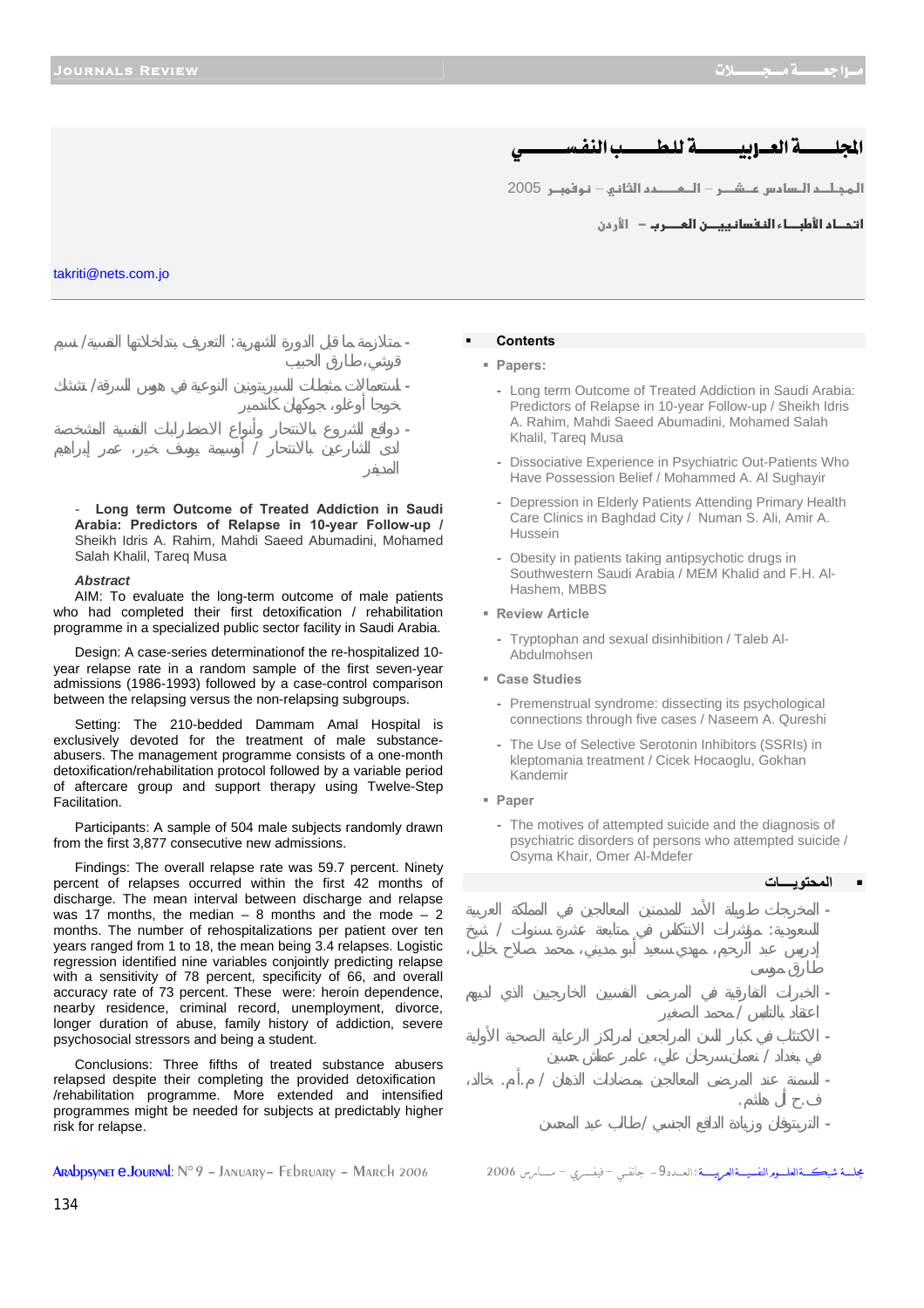Conclusion: The results support previous findings suggesting a link between possession belief and dissociative phenomena among psychiatric patients.

Key words: possession, dissociation, Saudi Arabia.

**- الخبـــرات التفارقيــة فـي المرضــى النفسييــن الخارجييــن الـذيـن**

الهدف: البحث في ما إذا كان المرضى النفسيين الخارجيين الذين

الطريقة: في الرياض وفي مستشفى الملك عبد العزيز الجامعي

النتائج: أظهرت النتائج معدلات أعلى على المقياس لدى المرضى

الخلاصة: النتائج تدعم النتائج السابقة في العلاقة بين اعتقاد التلبس

 $46$ بالمقارنة مع العينة الضابطة 43 وقد أكمل جميع المشاركين – الترجمة

أعلى من التفارقية مقارنة بعينة ضابطة تراجع نفس المؤسسة.

**لديهــم اعتقــاد بالتلبــس** / محمد الصغير

العربية لمقياس الخبرة التفارقية.

وظاهرة التفارقية في المرضى النفسيين.

**الملخص**

اعتقادات التلبس.

الكلمات الرئيسية: التلبس، التفارق، المملكة العربية السعودية. **- Depression in Elderly Patients Attending Primary Health Care Clinics in Baghdad City /** Numan S. Ali, Amir A. Hussein

### *Abstract*

Background: There is currently a world-wide increase in the elderly population, resulting in more elderly people utilizing health care system. Depression is the most common psychiatric disorder amongst this group, and its detection and treatment is a matter of skill. Primary care clinics play a crucial role in this issue. The health providers must be armed with education, know ledge and equipped by simple, easily answered, comprehensible and time saving tools to help in detection such disorder.

Objectives: To determine the prevalence of depression among elderly patients attending primary health clinics in Baghdad and its correlation with some sociodemographic variables such as gender age group, marital status, economic status and physical conditions.

Methods: This is cross-sectional study of the prevalence of depression in randomly selected sample of 208 elderly patients aged 60 years and above who attended two health care clinics in Baghdad, from October 4, 2002 to March 12, 2003.

The Geriatric Depression Scale – Short Form (GDS-15) and a semi-structured interview based on "ICD-10" criteria were applied after screening the patients for cognitive impairment using the MINI Mental State Examination (MMSE) and excluding those who scored less than 23 on this scale.

Results: 208 elderly patients (115 females and 93 males) with age range from 60-90 years were studied. The mean age  $\pm$  standard

Arabpsynet e.Journal: N°9 – January– February – March 2006 <sup>2006</sup> مـــــــارس – فيفــــــري – فـــيÿجا -9الـعــــدد: شبكـــــةالعلــــــومالنفسيـــــةالعربيـــــــة مجلــــــة

Key Words: treated addiction, relapse rate, predictors of relapse, addiction in Saudi Arabia, source of funding: none.

**- المخرجــات طويلــة الأمد للمدمنيـن المعالجيـن في المملكـة العربيـة السعوديــة: مؤشرات الانتكــاس في متابعــة عشــرات السنــوات** / يخ



**- Dissociative Experience in Psychiatric out-Patients who have Possession belief /** Mohammed A. Al Sughayir

#### *Abstract*

Objective: To investigate whether psychiatric outpatients who believe that their illnesses are due to devil possession tend to have elevated dissociation scores as compared to a control group reporting at the same psychiatric facility.

Method: Case-control design with consecutive recruitment using semistructured interview of psychiatric out-patients at King Abdulaziz University Hospital, Riyadh. The subjects who believe that their illnesses were due to possession were considered cases (46) compared to controls (43). All subjects completed the Dissociative Experience Scale (DES), Arabic version.

Results: Cases showed significantly higher DES score than controls. Among the cases, the presence of dissociative symptoms was significantly associated with high values of DES score. Neither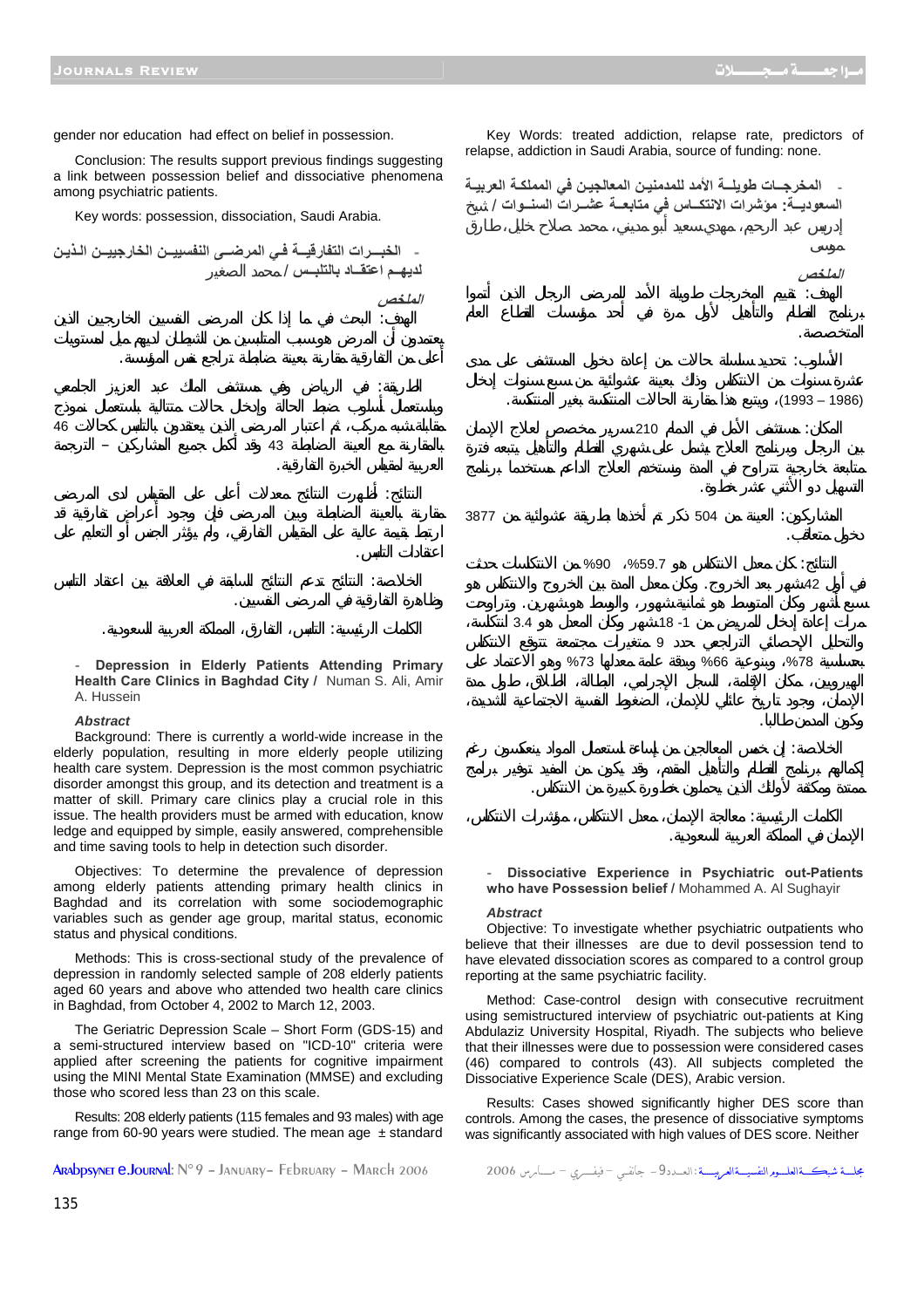تطبيقها بوقت قصير دا.

والحالة الصحية الجسمانية).

.2003/03/12

مع الاكتئاب.

النفسي.

index, using the key words "Tryptophan" and "sexual". We reviewed 6 articles featuring 15 cases. Where available, we noted and tabulated certain parameters for cases of sexuality increased or decreased by Tryptophan.

Results: We found 13 cases where sexuality had been increased by Tryptophan. The dose was 5gm/day or above in 9 cases, and 3 gm/day in 4 cases. We found 2 cases where sexuality had been decreased by Tryptophan. In both cases the dose was 3 gm/day.

Conclusion: Tryptophan can alter sexuality in both directions through changing serotonin availability in the brain. The direction of the effect appears to be dependent on the dose but also is affected by serotonin state prior to treatment. Tryptophan increases serotonin availability in the brain, an effect which might be reversed in higher doses. The proper dose for treatment of sexual disinhibition seems to be 2000 mg/day. This phenomenon can theoretically apply on any presumed serotonin deficiency state including depression and anxiety, as well as sexual disinhibition.

Key words: Tryptophan, serotonin, sexual disinhibition.

لهدف: راجعة الأدب الطبي للتقصي عن حالات مدونة تبين تأثير

**- التربتوفــان وزيــادة الدافــع الجنســي** / طالب عبد المحسن

**الملخص**

deviation was  $65.5 \pm 6.6$  and the prevalence of depression was 38.9%.

Statistical analysis showed that age, gender, economic, marital and physical statuses were significantly associated with depression.

Conclusion: The study shows that more than one third of the primary health care elderly patients had significant depression. None of them were previously identified by the primary health care physicians, which may have been due to lack of psychiatric training.

Key words: Depression, old age, prevalence, primary health care.

**- الاآتئــاب في آبــار السن المراجعيـن لمراآــز الرعايــة الصحيـة الأوليــة في بغــداد** / نعمان سرحان علي، عامر عماش حسين

المرضى من تلك الفئة العمرية اللذين يحتاجون للرعاية الصحية. إن الكآبة

الخصائص الديموغرافية (العمر، الجنس، الحالة الزوجية، الخالة المعاشية

 $208$  and  $\ddot{\hspace{1cm}}$  is a set  $208$  $60$ 

النتائج: تألفت العينة من 115 أنثى 93 ذكر من كبار السن ما بين -60 90 سنة من العمر. كان معدل العمر للمجموعة هو 65 سنة وكان معدل  $\%38.9$ 

الاستنتاج: أثبتت هذه الدراسة أن أكثر من ثلث المراجعين للمراكز

الكشف عنها ومعالجتها تتطلبان نوعا من الخبرة والتدريب.

إبعاد الذين حصلوا على أقل من 23 درجة على هذا المقياس.



**- Tryptophan and sexual disinhibition: Literature review** / Taleb Al-Abdulmohsen

*Abstract*

 $2002/10/4$ 

Objective: To review the literature for reported cases of Tryptophan increasing or decreasing sexual disinhibition, as well as for possible explanation of this phenomenon.

Method: We undertook a literature review through the PubMed

Arabpsynet e.Journal: N°9 – January– February – March 2006 <sup>2006</sup> مـــــــارس – فيفــــــري – فـــيÿجا -9الـعــــدد: شبكـــــةالعلــــــومالنفسيـــــةالعربيـــــــة مجلــــــة

Premenstrual syndrome: dissecting its psychological **connections through five cases** / Naseem A. Qureshi,

*Abstract :* The premenstrual syndrome and premenstrual dysphoric disorder, both cyclical disorders of reproductive women and interfacing between gynecology and psychiatry in multiple domains are specifically linked to the late luteal phase of menstrual cycle. This paper analyses anamneses of five patients

Tareq Al- Habeeb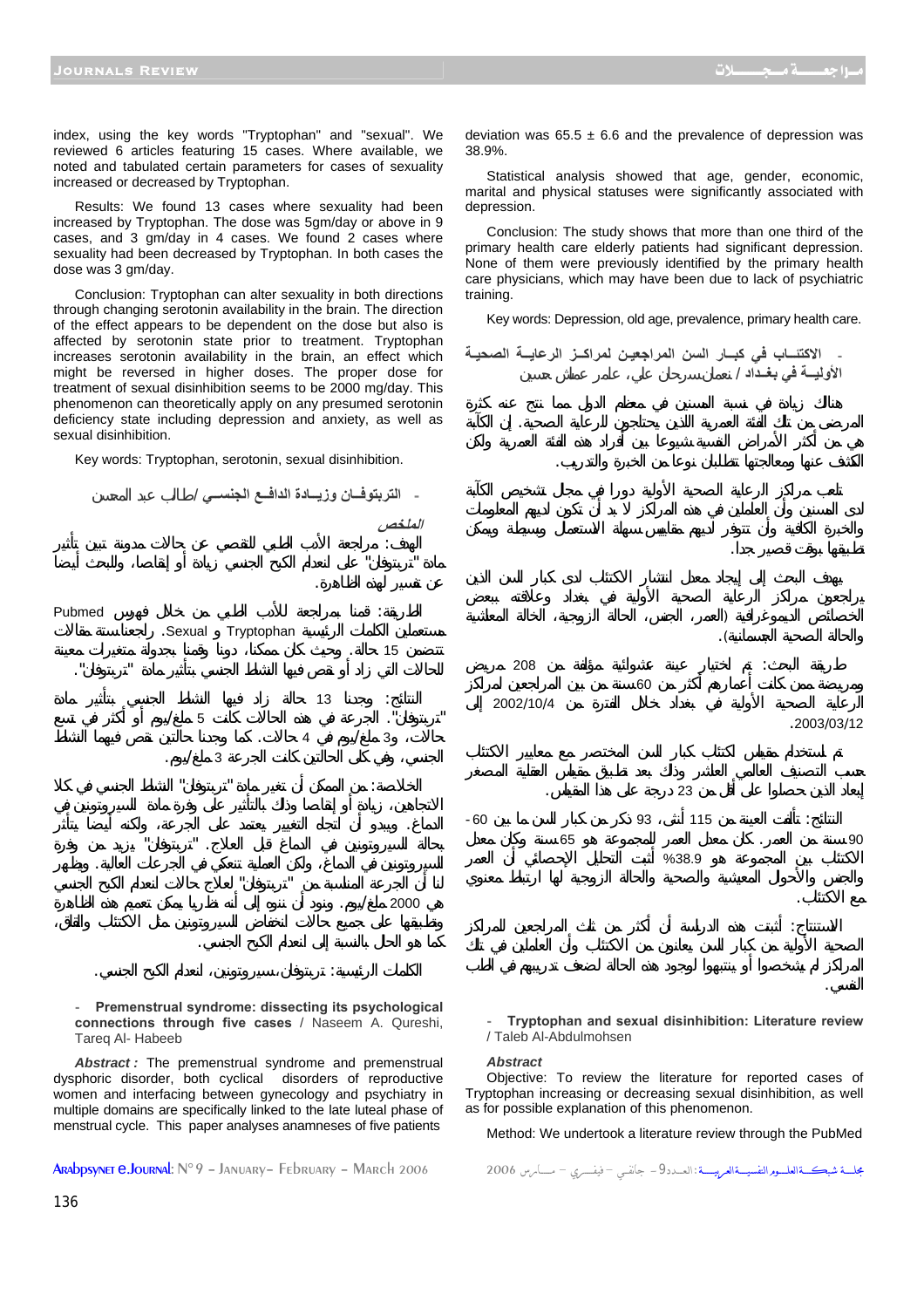العلاقة بين الطب النفسي.

المقدمات المتوفرة.

**- The motives of attempted suicide and the diagnosis of psychiatric disorders of persons who attempted suicide** / Osyma Khair, Omer Al-Mdefer

إعادة قبض السيروتونين النوعية.

*Abstract:* The purpose was to unravel attempted suicide's motives, psychiatric disorders of persons who attempted suicide and admitted at King Fahd National Guard in Riyadh, and the difference between men and women, and suicides and nonsuicides.

Cases and methods: The sample consisted of 365 attempted suicide-persons, who were admitted from 1.1.1984 till 31.12.2003. Medical files were studied and categorized according to ICD-9. Every case had its own form. "Chi-square" was used as a statistical significant test. Results: Women were 275 (75.3%) and men were 90 (24.7%). Saudis were 320 (88%) and non-Saudis were 45 (12%). The most common motive in women was familial or marital problems (FMP) (74%), followed by psychiatric disorders (PD) (12.9%). Whereas, in men, PD came first (37.3%) and FMP came second (32.8%). Occupational problems were shown as a motive in 43.4% of non-Saudis and only in 2.5% of Saudis. It was statistically proven that PD were diagnosed in men (88.9%) more than in women (77.1%)n however, there was no statistically significant differences between Saudis and non-Saudis. The most common PD in men and women was mood disorders (62.4% in women and 47% in men). It was noticed that PD and addictionassociated problems were more in men PD than women.

Conclusion: 365 persons who attempted suicide were studied. FMP and PD were the main motives. Most persons suffered from some PD especially mood disorder.

Key words: Suicide attempt, male & female, suicide's motives, psychiatric disorder.

**- دوافــع الشروع بالانتحـار وأنواع الاضطرابات النفسية المشخصة لدى الشارعين بالانتحار** / أوسيمة يوسف خير، عمر إبراهيم المديفر **الملخص**

الهدف: هدف الدراسة لمعرفة دوافع الشروع بالانتحار ونسبة وجود



Arabpsynet e.Journal: N°9 – January– February – March 2006 <sup>2006</sup> مـــــــارس – فيفــــــري – فـــيÿجا -9الـعــــدد: شبكـــــةالعلــــــومالنفسيـــــةالعربيـــــــة مجلــــــة

who manifested physical and psychological symptoms symbolic of a spectrum of premenstrual disorders and also endorsed therapeutic value of serotonin re-uptake inhibitors. In consideration of these cases, the relevant revealed findings are discussed in the light of international data.

**- متلازمــة مــا قبــل الدورة الشهريــة: التعريــف بتداخلاتهـا** النفسيـة / **الملخص**: إن متلازمة ما قبل الدورة الشهرية واضطراب المزاج ما قبل

The Use of Selective Serotonin Inhibitors (SSRIs) in **kleptomania treatment** / Cicek Hocaoglu, Gokhan Kandemir

إعادة قبض السيروتونين النوعية. تمت مناقشة هذه الحالات في ضوء

*Abstract:* Kleptomania is characterised by a recurrent failure to resist the impulse to steal objects not needed for personal use or their monetary value. Although kleptomanic behaviour has been identified for decades, very little is known about the cause, prevalence and treatment of this disorder. Current knowledge about kleptomania is generally derived from case reports and theoretical studies on its aetiology. With regard to co morbidity, kleptomania is related to the obsessive-compulsive spectrum disorder and to the broader spectrum of affective disorders. Accordingly, a psychopharmacological intervention with antidepressant drugs or mood stabilizers may be possible, even though there are, to date, no known results from controlled therapy studies. Nevertheless, the successful administration of such medication has been reported in several cases. Assuming a disturbed central serotonin reuptake, the use of selective serotonin reuptake inhibitors (SSRI) seems to be indicated. In conclusion, in our study three outpatients diagnosed with kleptomania and receiving SSRI treatment are presented.

Key words: kleptomania, pharmacological treatment, SSRI.

**- استعمـــالات مثبطــات السيريتونيــن النوعيــة فـي هوس السرقــة** /

**الملخص**: هوس السرقة تعرف بأنها تكرار الاندفاع لسرقة أشياء

مشخصة بهوس السرقة وتتلقى مثبطات إعادة قبض السيروتونين النوعية.